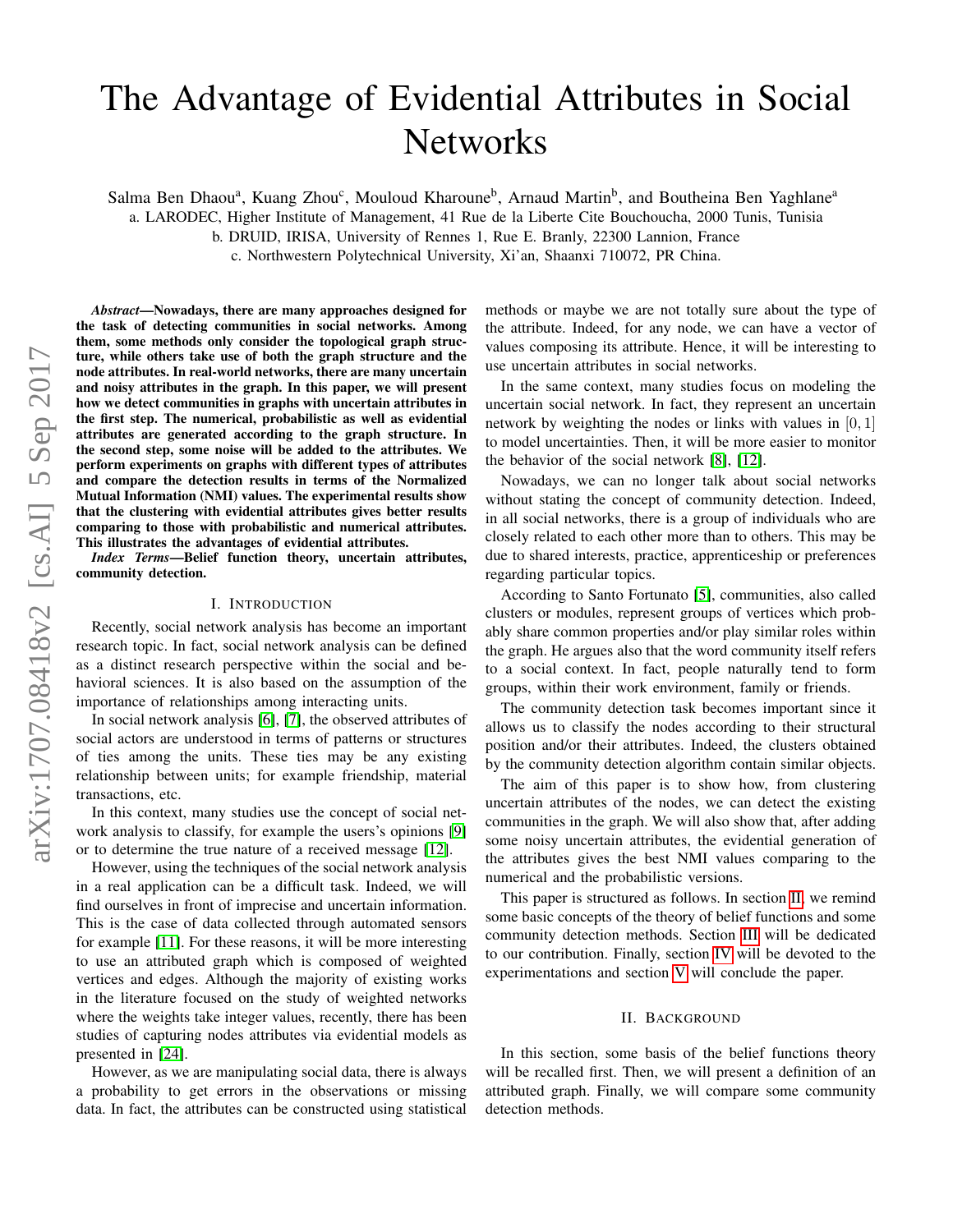## *A. Belief Functions Theory*

The belief functions theory allows explicitly to consider the uncertainty of knowledge using mathematical tools [\[2\]](#page-7-9), [\[4\]](#page-7-10). It is a useful and effective way in many fields of applications such as classification, decision making, representation of uncertain and not accurate information, etc.

In fact, it is a suitable theory for the representation and management of imperfect knowledge. It allows to handle the uncertainty and imprecision of the data sets, to fuse evidence and make decisions.

The principle of the theory of belief functions consists on the manipulation of functions defined on subsets rather than singletons as in probability theory. These functions are called mass functions and range from 0 to 1.

Let  $\Omega$  be a finite and exhaustive set whose elements are mutually exclusive,  $\Omega$  is called a frame of discernment. A mass function is a mapping

$$
m: 2^{\Omega} \to [0,1]
$$

such that

$$
\sum_{X \in 2^{\Omega}} m(X) = 1 \text{ and } m(\emptyset) = 0 \tag{1}
$$

The mass  $m(X)$  expresses the amount of belief that is allocated to the subset X. We call X a focal element if  $m(X) > 0$ .

A consonant mass function is a mass function which focal elements are nested  $A_1 \subset A_2 \subset \cdots \subset \Omega$ .

# *B. Attributed Graphs*

According to [\[17\]](#page-7-11), an attributed graph  $G_a = (V_a, E_a)$ can be defined as a set of attributed vertices  $V_a$  =  $\{v_1, \ldots, v_p, \ldots, v_q, \ldots, v_n\}$  and a set of attributed edges  $E_a = \{ \ldots, e_{pq}, \ldots \}.$  The edge  $e_{pq}$  connects vertices  $v_p$  and  $v_q$  with an attributed relation.

# *C. Some Community Detection Methods with only Graphs Structures*

In this section, we recall some methods which aim to find communities based on the network structure. In the literature, there are several studies such as the hierarchical clustering [\[3\]](#page-7-12) which is a method based on the development of a measure of similarity between pairs of vertices using the network structure. The disadvantage of this technique consists on ignoring the number of communities that should be used to get the best division of the network.

The second type of methods is the algorithms based on edge removal. We present here two techniques:

The algorithm of Girvan and Newman [\[21\]](#page-7-13) which is a divisive method, in which edges are progressively removed from a network. In addition, the edges to be removed are chosen by computing the betweenness scores. The final step consists on recomputing the betweenness scores following the removal of each edge. This algorithm does not provide any guide to how many communities a network should split into. it is also slow.

The algorithm of Radicchi *et al.* [\[18\]](#page-7-14) is also based on iterative removal of edges but uses a different measure. It is based on counting short loops of edges in the network. This method has a principle disadvantage which consists on failing to find communities if the network containing few triangles in the first place.

The last method is an approach which aim is to discover community structure based on the modularity Q [\[19\]](#page-7-15). The quality is high for good community divisions and low for poor ones.

## *D. Some Community Detection Methods with Graphs Structures and Attributes*

In this section, we introduce some community detection methods based on graph structure and attributes.

The presented model in [\[10\]](#page-7-16) uses both informations. In fact, a unified neighborhood random walk distance measure allows to measure the closeness of vertex on an attribute augmented graph. Then, the authors uses a K-Medoids clustering method to partition the network into  $k$  clusters.

A second method presented in [\[20\]](#page-7-17) consists on a model dedicated to detect circles that combines network structure and user profile. The authors learns for each circle, its members and the circle-specific user profile similarity metric.

A third method presented in [\[16\]](#page-7-18) consists on dealing with the uncertainty that occurs in the attribute values within the belief function framework in the case of clustering.

It is important to consider both structure information and attributes in order to detect the network communities. In fact, if one source of information is missing or noisy, the other can solve the problem.

#### III. PROPOSED PROCESS

#### <span id="page-1-0"></span>*A. Graphs with Uncertain Attributes*

Generally, a social network is modeled by a graph  $G = (V, E)$  where V is a set of vertices and E a set of edges. However, such a representation does not take into account imperfections resulting from inaccurate and uncertain data.

Therefore, it will be interesting to combine the theory of graphs with the theories dealing with uncertainty like probability [\[13\]](#page-7-19), [\[14\]](#page-7-20), possibility or theory of belief functions [\[12\]](#page-7-3) in order to provide a general framework for an intuitive and clear graphical representation of real-world problems [\[15\]](#page-7-21).

Therefore, an uncertain social network will be represented by the classic notation of a simple graph in addition of attributes defined in  $[0, 1]$  on the nodes and links.

In this paper, we want to show how we can detect communities for graphs with uncertain attributes. We precise that this is not a new method of community detection, but a way to consider these kind of data.

#### *B. Algorithm*

In the algorithm [1,](#page-2-0) we propose a method of generating numerical, probabilistic and evidential attributes in order to find communities and show how different attributes make it possible to place each node in its true community.

In the first step, we give a numerical attribute to each node (a single value  $x \in [0, 1]$ ) which indicates the membership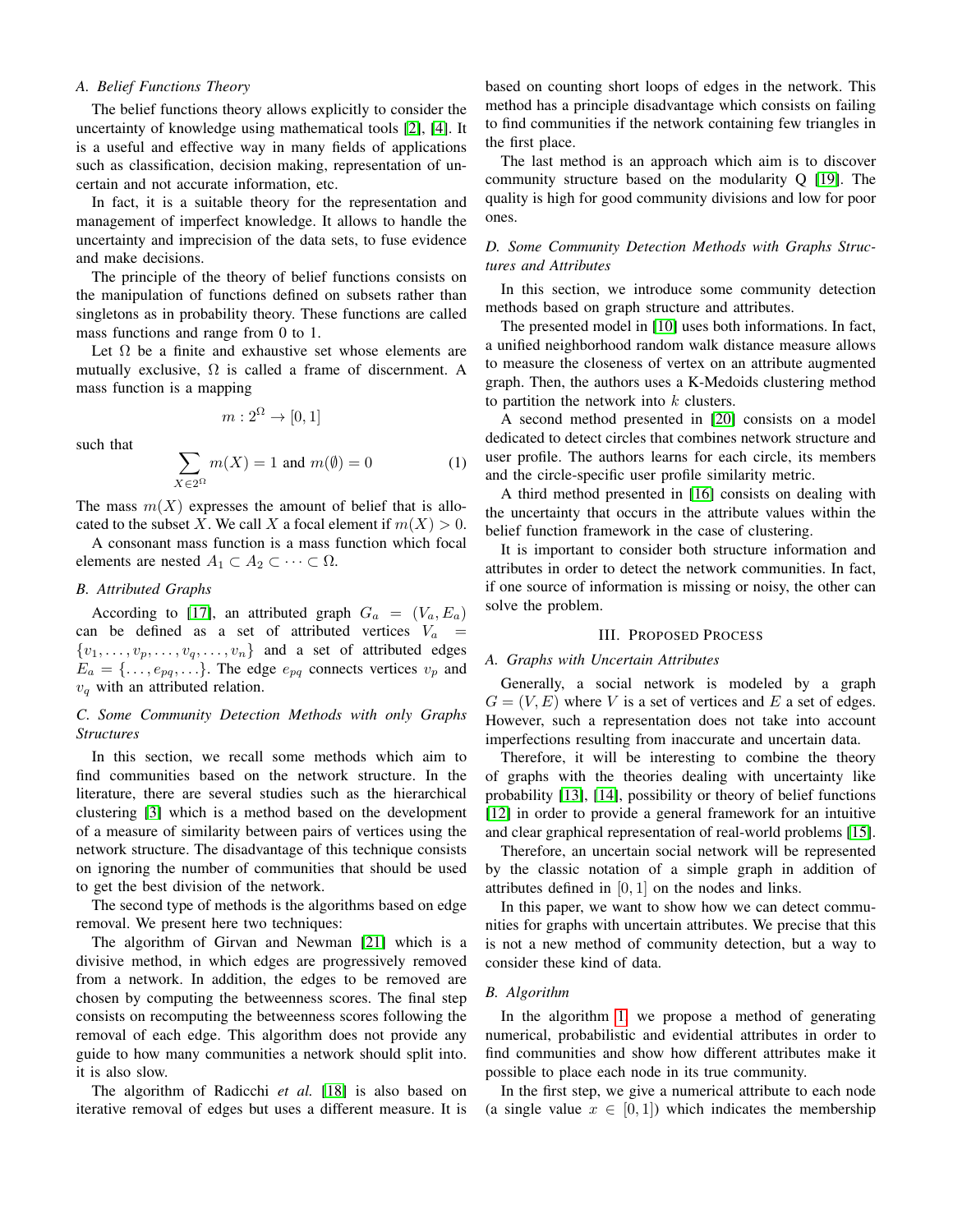of that node to the community according to the number of communities. We consider the node's class  $C_i$  among the set of *n* possible classes according to the value of  $x$ :

$$
x \in \left[\frac{i-1}{n}, \frac{i}{n}\right].
$$

First scenario: We randomly generate the values of the attributes for each node  $v \in C_i$  of the graph. We consider three kind of attributes: numerical, probabilistic and evidential.

- Numerical attribute: We generate a value x in  $\left[\frac{i-1}{n}, \frac{i}{n}\right]$ for  $v$ .
- Probabilistic attribute: We generate a value x in  $\left[\frac{i-1}{n}, \frac{i}{n}\right]$ corresponding to the probability  $p(v \in C_i)$ . For the  $n-1$ other probabilities, we generate  $n-1$  values in [0, 1 − x] that we associate randomly to the other classes. In order to normalize the probability we divide by the sum of the generated values. This process generates  $n$  values  $x_i$ .
- Evidential attribute: We generate consonant mass function. First, we generate a value x in  $\left[\frac{i-1}{n},\frac{i}{n}\right]$  corresponding to the probability  $m(C_i)$ . Then the mass of the  $2^{n-1}$  other focal elements containing  $C_i$  are generated in  $[0, 1 - x]$  and randomly associated to the focal elements. At last, we normalize the mass function as in the probabilistic case. This process generates  $1+2^{n-1}$  values  $x_i$ .

Second scenario: In order to avoid the arbitrary level of value on the real class, we affect the highest value to the real class.

- Numerical attribute: In that case, we have only one value, so this second scenario cannot concern the numerical attributes.
- Probabilistic attribute: We search the maximum of the  $n$ values  $x_i$ , and we swap the values.
- Evidential attribute: We search the maximum of the  $1 +$  $2^{n-1}$  values  $x_i$ , and we swap the values.

After the generation of the attributes of each node, the community detection is made by the K-Medoids algorithm which is robust in the presence of noise. Moreover, this algorithm is interesting and effective in the case of small data. In the case of evidential attributes, we use the distance of Jousselme [\[23\]](#page-7-22) between the attributes.

After that, we compare the obtained clusters with the real clusters. In order to measure the clustering quality in each cluster, we use the Normalized Mutual Information (NMI), a measure that allows a compromise between the number of clusters and their quality [\[22\]](#page-7-23). The NMI is given by:

$$
NMI(A,B) = H(A) + H(B)/H(A,B) \qquad (2)
$$

with

$$
H(A) = -\sum_{a} P_A(a) \log P_A(a) \tag{3}
$$

$$
H(A, B) = -\sum_{a,b} P_{A,B}(a, b) \log P_{A,B}(a, b)
$$
 (4)

In a second step, in order to evaluate the robustness of the proposed approach, we select randomly few nodes of the graph and modify their class. Then, we compute again the NMI and compute the Interval of Confidence.

Algorithm [1](#page-2-0) shows the outline of the process followed for evidential attributes in the second scenario.

| Algorithm 1 Evidential Attributed Network - Adding Noisy |  |  |  |  |
|----------------------------------------------------------|--|--|--|--|
| Attributes                                               |  |  |  |  |

Require: G: Network,

- N: Number of vertices,
- K: Number of clusters,
- Ci: Elements of each cluster i
- Ensure: nmiAttr: Similarities between evidential attributes, IC: Interval of Confidence
	- // First Scenario: Random Generation

for all  $v \in Ci$  do

EvidentialLabels $(C_i)$ 

// a function that generates randomly mass functions according to some conditions for each node belonging to  $C_i$ .

//Second Scenario

Sort(EvidentialLabels)

// Put the highest generated value on the attribute "Ci" according to which community, the node belongs and the rest on the subsets containing "Ci".

#### end for

Use the K-medoids algorithm to cluster the nodes.

Compute the NMI (Normalized Mutual Information).

Compute the confidence interval.

// Adding Noisy Attributes in both scenarios.

Select randomly n nodes of the network and modify their attributes.

<span id="page-2-0"></span>Use the K-medoids algorithm to cluster the nodes. Compute the NMI.

## *C. General Example*

Let G be a network with 2 communities:

- $C_1 = \{1, 2, 3\}$
- $C_2 = \{4, 5, 6, 7\}$
- *1) Generation:*

First Scenario: We start first by generating 3 types of attributes:

- Numerical Attributes: for the nodes of  $C_1$ , we set the value of x be a real number in  $[0, 0.5]$  and for the nodes of  $C_2$ , the attributes will be set in [0.5, 1]. For example, a node  $v$  in  $C_1$  can have an attribute value equal to 0.2.
- Probabilistic Attributes: for the nodes of  $C_1$ , we consider two values, x which is in  $[0, 0.5]$  and the second one is  $1 - x$ . For the elements of  $C_2$  we do the same except that we choose the first value  $x$  in [0.5, 1]. For example, a node  $v$  in  $C_2$  can have an attribute values equal to  $(0.6, 0.4).$
- Evidential Attributes: for the nodes of  $C_1$ , we consider a mass function with only two focal elements: x on  $C_1$ , picked in [0, 0.5] and one on  $\Omega$ . The second value will be equal to  $1 - x$ . For example, a node v in  $C_1$  can have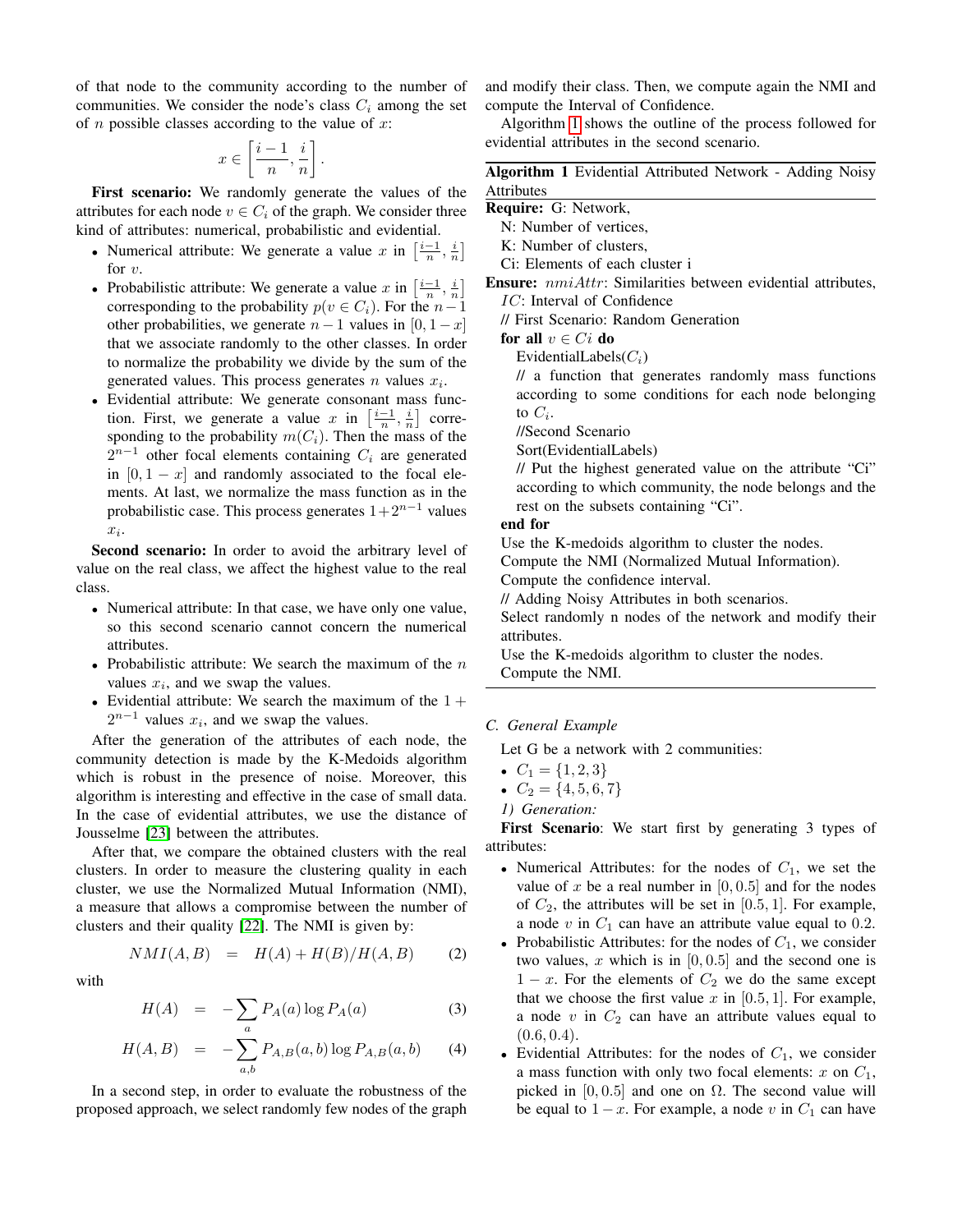as attributes  $(0, 0.4, 0, 0.6)$ . For the elements of  $C_2$ , we follow the same process, except that we generate the first value in [0.5, 1].

After that we use the K-medoids algorithm to cluster the nodes according to the three types of attributes. Then, we compare the obtained clusters with the real ones according to the NMI values. And finally, we compute the intervals of confidence.

Second Scenario: In this scenario, we only consider probabilistic and evidential attributes. From the previous generation, we affect the highest generated value to the real class. Let's consider a node  $v$  in  $C_1$  in the case of the probabilistic attributes. Let's assume that it has initially a couple of values (0.2, 0.8). Hence, in this scenario, the node  $v \in C_1$  will have a new values (0.8, 0.2). In the case of evidential attributes, the node v will have new sorted values  $(0, 0.6, 0, 0.4)$ .

#### *2) Noisy Attributes:*

Once the generation is done, we will select randomly few nodes of the network and we will modify their attributes in both of scenarios.

First Scenario: We consider the random generation and choose for example to modify the attributes of one node  $v \in C_1$ . Initially this node has  $(0.2, 0.8)$  as probabilistic attributes. Now, we modify that by selecting randomly a first value on  $C_1$  in the interval [0.5, 1] instead of [0, 0.5]. Hence, the node  $v$  will have a new attributes values, for example  $(0.7, 0.3)$ . We do the same thing for the evidential attributes. After that, we use the K-medoids to cluster the nodes and compute the NMI value.

Second Scenario: We consider the sorted attributes. The same process as for the random generation will be followed for both probabilistic and evidential attributes.

#### IV. EXPERIMENTATIONS

<span id="page-3-0"></span>In this section we will perform some experiments on real networks from the UCI data sets, such as the Karate Club network, the Dolphins network and the Books about US Politics network.

The Zachary Karate Club is a well-known social network studied by Zachary [\[1\]](#page-7-24). The study was carried out over a period of three years from 1970 to 1972.

In this network, we find:

- 34 nodes that represent the members of Karate Club.
- 78 pairwise links between members who are interacted outside the club.

During the study a conflict arose between the administrator "John A" and instructor "Mr. Hi", which led to the split of the club into two. Half of the members formed a new club around Mr. Hi, members from the other part found a new instructor or gave up karate.

The Dolphins, animals social network introduced by Lusseau *et al.* [\[1\]](#page-7-24) is composed of 62 bottle-nose dolphins living in Doubtful Sound, New Zealand and social ties established by direct observations over a period of several years.

During the course of the study, the dolphins group split into two smaller subgroups following the departure of a key member of the population.



Fig. 1. The Karate Club Network.



Fig. 2. Dolphins Network.

The network of books [\[1\]](#page-7-24) is composed of 105 nodes that represent books dealing with US politics sold by the on-line bookseller Amazon.com. The edges represent frequent copurchasing of books by the same buyers.

*1) Process of Experimentations:* This experimentations allow us to show:

- How we can detect communities for graphs with uncertain attributes.
- To what extent the uncertain attributes make it possible to find the communities after adding noisy data.

In this experimentation, we start first by generating attributes based on the structure of each network:

- Numerical Attributes: We remind that for this type of attribute, we generate a single value.
	- 1) Karate Club: This network has 2 communities, so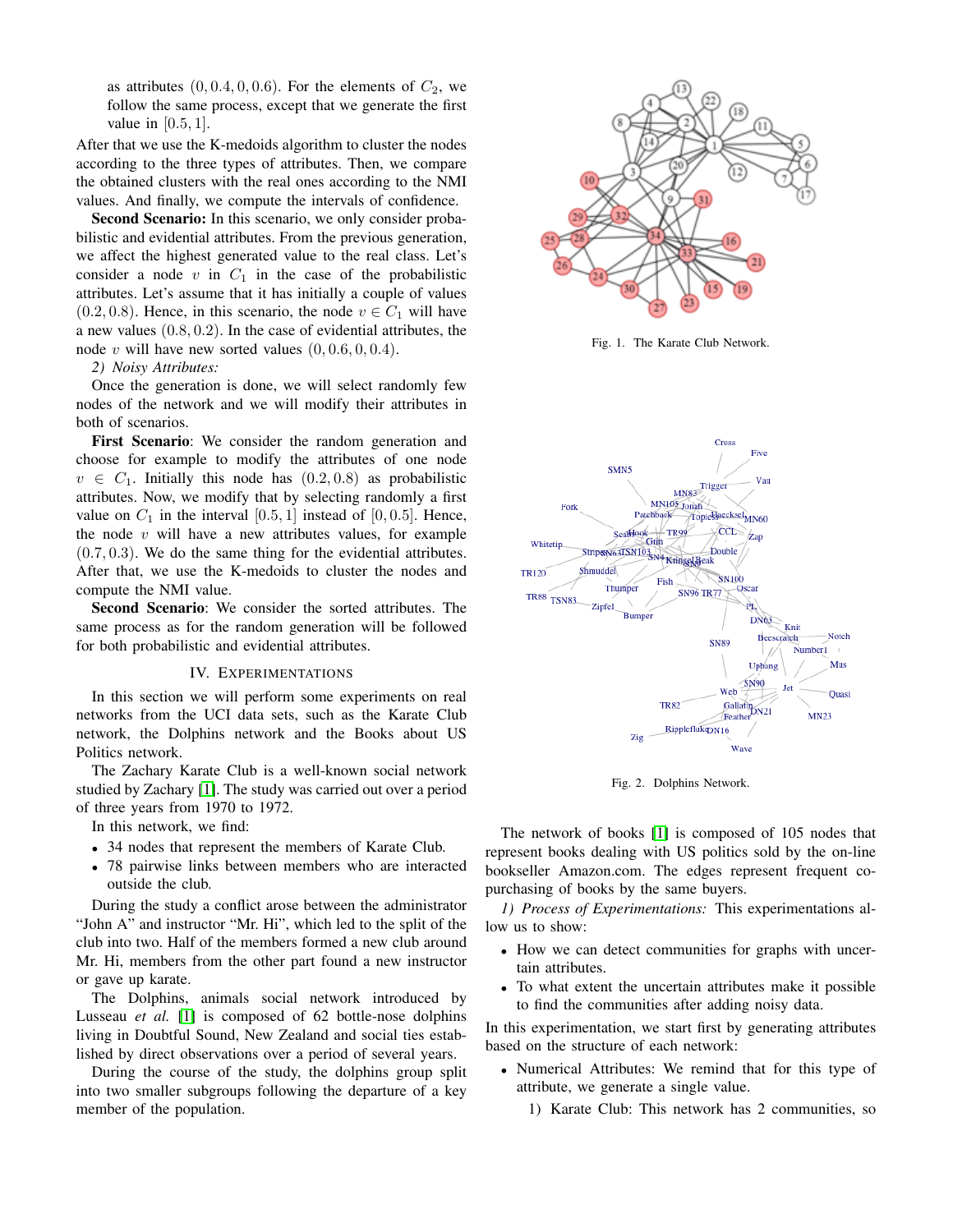

Fig. 3. Books about US Politics Network.

we give a single value of attribute to each node belonging to  $C_1$  in the interval [0, 0.5] and a value in [0.5, 1] if the node belongs to  $C_2$ .

- 2) Dolphins Network: This network has also 2 communities. We choose the same intervals as for the Karate Club: if the node belongs to  $C_1$ , we generate an attribute in  $[0, 0.5]$  in  $[0.5, 1]$  if the node belongs to  $C_2$ .
- 3) Books about US Politics Network: This network has 3 communities: For the node belonging to  $C_1$ , we give an attribute in  $[0, 0.33]$ . Each node belonging to  $C_2$  has an attribute in [0.33, 0.66]. Finally, for the nodes of  $C_3$ , they have an attribute in [0.33, 1].
- Probabilistic Attributes: For this type of attributes, we generate 2 or 3 values depending on the type of network.
	- 1) Karate Club: For the nodes belonging to  $C_1$ , they have a first value picked randomly in the interval  $[0, 0.5]$  and the second value is deduced from that  $(1 - x)$ . For the elements of  $C_2$ , the first values of attributes was picked randomly from the interval [0.5, 1] and the second one is deduced from that  $(1 - x).$
	- 2) Dolphins Network: Same things as for the karate club, the nodes of  $C_1$  have a first value of attribute in [0, 0.5] and the second value is deduced from that. The nodes of  $C_2$  have a first value in [0.5, 1] and the second one is deduced from the first one.
	- 3) Books about US Politics Network: For the nodes of  $C_1$ , their first value of attributes will be picked in the interval  $[0, 0.33]$ , the second and third values will be generated randomly from  $[0,(1-x)]$ . After that, we normalize by dividing the second and the third prob by the sum of the first, second and third probabilities. For the nodes of  $C_2$ , we followed the same process and for the elements of  $C_1$ , except that we picked the first values of the attributes in the interval [0.33, 0.66]. We note the same thing for the elements of  $C_3$  except that we picked the first value in  $[0.66, 1]$ .
- Evidential Attributes: For this type of attributes we gen-

erate 2 and 4 values, depending on the type of network.

- 1) Karate Club: This network has 2 communities so,  $\Omega = \{C_1, C_2\}$  and  $2^{\Omega} = \{\emptyset, C_1, C_2, C_1 \cup C_2\}$ . We choose to put 2 values on  $C_1$  and  $\Omega$  for the nodes belonging to  $C_1$ . For the rest of hypothesis, we put 0. For the value of  $C_1$ , it was picked in the interval  $[0, 0.5]$  and the second value on  $\Omega$  was deduced from the first value. We remind that the sum should be equal to 1. For the nodes of  $C_2$ , we put 2 values on  $C_2$  and  $\Omega$ . The first value of  $C_2$  is picked in [0.5, 1] and the second one is deduced of the first value.
- 2) Dolphins Network: We did the same thing with the nodes of this network as the Karate Club.
- 3) Books about US Politics: this network has 3 communities so,  $\Omega = \{C_1, C_2, C_3\}$  and  $2^{\Omega}$  =  $\{\emptyset, C_1, C_2, C_1 \cup C_2, C_3, C_1 \cup C_3, C_2 \cup C_3, C_1 \cup C_2 \cup$  $C_3$ . We choose to put 4 values on  $C_1$ ,  $C_1 \cup C_2$ ,  $C_1 \cup C_3$  and  $\Omega$  when the nodes belongs to  $C_1$ . For the rest of the hypothesis, we put the value 0. The value of  $C_1$  is picked from [0, 0.33] and the rest of values is deduced from the first one. We used the same principle as deducing the rest of probabilities presented previously, except that we generated 3 other probabilities instead of 2. For the second community, we did the same thing, except that we put values on  $C_2$  and the subsets containing  $C_2$ . The value of  $C_2$  is picked in [0.33, 0.66] and the rest of the values was deduced as explained before. For the third community, the values are generated on  $C_3$ , and each subset contain  $C_3$ . The value of  $C_3$  is picked in [0.66, 1] and the rest of values is deduced as explained before.

Once the attributes generated, we use the K-medoids algorithm to cluster the nodes according to their attributes. After that, we use the NMI method to compare the detected clusters with the real clusters of each network. Then, we compute the confidence interval. These experimentations are repeated 100 times. In a second time, we sort the generated matrices by putting the highest values on  $C_1$  and  $C_2$  in the case of the Karate Club and Dolphins network and on  $C_1$ ,  $C_2$  and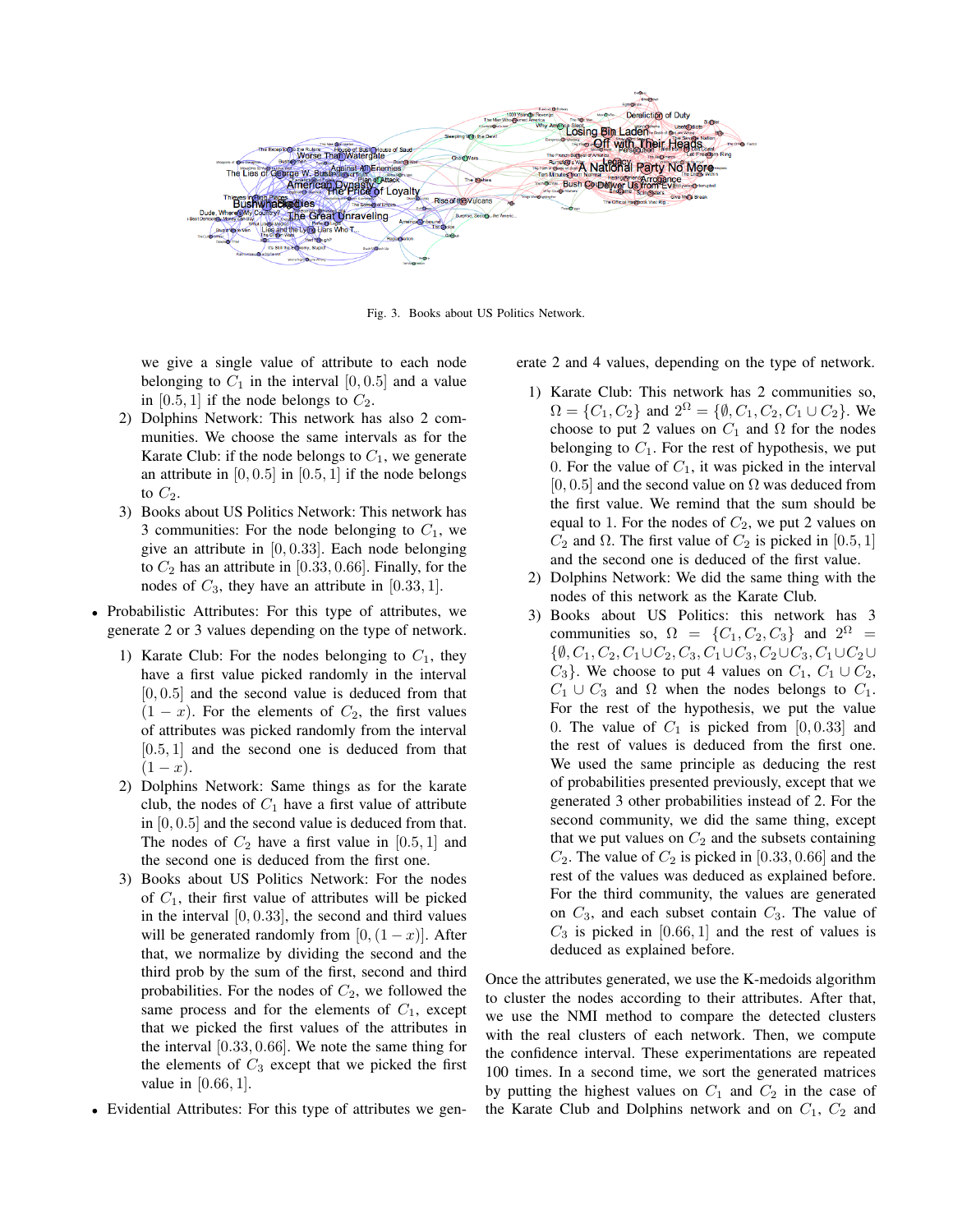$C_3$  in the case of the Books about US Politics network. After that, we cluster again the nodes according to their new attributes and compute the NMI average. The second part of the experimentation consists on adding some noisy attributes by modifying the attributes of some nodes of  $C_1$ ,  $C_2$  and  $C_3$ . For each noisy attribute, we choose its value outside the interval set for its class. Then we cluster the nodes according to their attributes and compute the NMI and the interval of confidence. We perform this experimentation for the random and the sorted matrix of attributes. We precise that we use the sorted attributes matrices in the case of the probabilistic and the evidential generation. In the results below, we present the average of NMI computed for 100 executions of the experimentation and the interval of confidence for the numerical, probabilistic and evidential attributes.

## *A. Comparison between the different versions of the labeled networks*

*1) Karate Club (First Scenario):* In this section, we show the results of the NMI computation of the random generated attributes. We present below the results of the average values of NMI for 100 runs of random attributes generation.

|                  | NMI-Average | Interval of Confidence |
|------------------|-------------|------------------------|
| <b>Numerical</b> | 0.776       | [0.596, 0.955]         |
| Probabilistic    | 0.778       | [0.59, 0.967]          |
| Evidential       |             | [1.1]                  |

The results show that the evidential generated attributes give better results than the probabilistic and the numerical ones. In fact, we obtained a value of the NMI average equal to 1 which means that the K-medoids is able to classify the nodes according to their evidential attributes in the right cluster even when the generation is random.

*2) Dolphins (First Scenario):* We present below the average values of NMI for 100 runs of random generated attributes in the Dolphins network.

|               | NMI-Average | Interval of Confidence |
|---------------|-------------|------------------------|
| Numerical     | 0.782       | [0.587, 0.976]         |
| Probabilistic | 0.765       | [0.554, 0.976]         |
| Evidential    |             | [1.1]                  |

We notice that the average evidential NMI is the highest value comparing to the probabilistic and the numerical ones. Same thing, the K-medoids is able to classify the nodes in their right cluster based on their evidential attributes.

*3) Books about US Politics: First Scenario:* In this section, we show the obtained results of the NMI average values in the case of 100 runs of random generated attributes.

|               | NMI-Average | Interval of Confidence |
|---------------|-------------|------------------------|
| Numerical     | 0.699       | [0.551, 0.848]         |
| Probabilistic | 0.758       | [0.668, 0.848]         |
| Evidential    |             | [1.1]                  |

The results show that the clustering based on the generated evidential attributes gives better results than the probabilistic and the numerical ones. In fact, the evidential NMI average is equal to one which means that all the nodes were classified in their right cluster.

*4) Karate Club (Second Scenario):* We executed the generation of the attributes several time and we sorted the matrix of attributes (We put the highest value on the attribute  $C_1$  or  $C_2$  depending on the belonging of the node to  $C_1$  or  $C_2$ ). We obtain the results of the average values of NMI for 100 executions below:

|               | NMI-Average | Interval of Confidence |
|---------------|-------------|------------------------|
| Probabilistic | 0.7843      | [0.602, 0.966]         |
| Evidential    |             | 11.11                  |

The results show that the evidential version gives an average NMI value equal to 1, which means that each node was detected in the right cluster. We notice that after sorting the probabilistic attributes, the K-medoids was not able to affect all the nodes in their right cluster.

*5) Dolphins (Second Scenario):* We proceed to sort the matrix of generated attributes and we compute the average values of NMI for 100 executions.

|               | NMI-Average | Interval of Confidence |
|---------------|-------------|------------------------|
| Probabilistic | 0.79        | [0.597, 0.983]         |
| Evidential    |             | [1.1]                  |

We notice that the evidential version gives an average NMI value equal to 1 comparing to the probabilistic and numerical versions. We also notice that the K-medoids was not able to classify the nodes in their right clusters based on their probabilistic attributes.

*6) Books about US Politics (Second Scenario):* We executed the generation of the attributes several times and we sorted the matrix of attributes (We put the highest value on the attribute  $C_1$ ,  $C_2$  or  $C_3$  depending of the belonging of the node to  $C_1$ ,  $C_2$  or  $C_3$ ). We obtain the results of the average values of NMI for 100 below:

|               | NMI-Average | Interval of Confidence |
|---------------|-------------|------------------------|
| Probabilistic | 0.895       | [0.828, 0.962]         |
| Evidential    |             | [1.1]                  |

The results show that the evidential version gives an average NMI value equal to 1 comparing to the probabilistic one which means that all the nodes were classified in their right clusters.

## *B. Comparison between the different versions of the labeled networks after adding the noisy attributes*

In this section, we present the obtained results after adding some noisy attributes. To do so, we choose randomly 1 to 9 nodes of the networks on which we add some noise. Hence, we modify their attributes values and we compute each time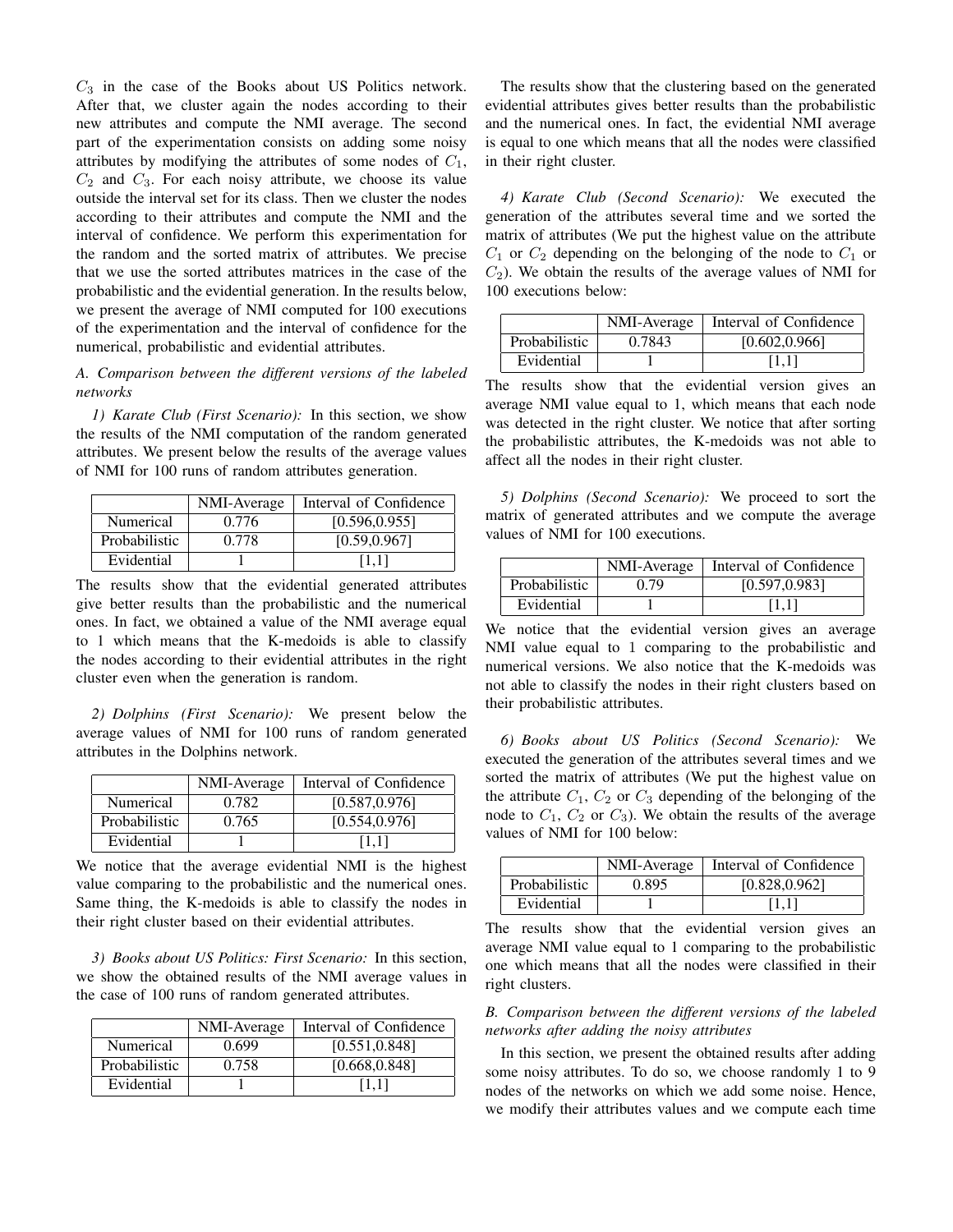

<span id="page-6-0"></span>Fig. 4. Noisy Karate: First Scenario.



<span id="page-6-1"></span>Fig. 5. Noisy Dolphins: First Scenario.



<span id="page-6-2"></span>Fig. 6. Noisy Books: First Scenario.

the NMI average values. This experimentation is repeated 100 times for each number of modified nodes, for cross-validation.

At first, we consider the first scenario and we present the results obtained on Karate Club dataset in figure [4,](#page-6-0) on Dolphins dataset in figure [5](#page-6-1) and on Books about US Politics dataset in figure [6.](#page-6-2)

From the different curves, we deduce that the evidential



<span id="page-6-3"></span>Fig. 7. Noisy karate: Second Scenario.



<span id="page-6-4"></span>Fig. 8. Noisy Dolphins: Second Scenario.

attributes allow the K-medoids to cluster the nodes in their right clusters better than the numerical and the probabilistic attributes. In fact, we can notice that with the evidential attributes, almost all the nodes are classified in their right clusters even when the number of the noisy nodes is equal to 9. In addition, the intervals of confidence show that the evidential attributes are better than the probabilistic and numerical ones. For example, for 3 noisy nodes, the interval of confidence in the case of the karate club network is equal to: [0.408, 0.809] for the numerical version, [0.356, 0.618] for the probabilistic version and [0.711, 0.967] for the evidential version. In the case of the Dolphins network, the interval of confidence is equal to: [0.425, 0.784] for the numerical version,  $[0.467, 0.908]$  for the probabilistic version and  $[0.862, 1]$  for the evidential version. Moreover, in the case of the Books about US Politics network, the interval of confidence is equal to:  $[0.411, 0.685]$  for the numerical version,  $[0.533, 0.646]$ for the probabilistic version and [0.965, 1] for the evidential version.

Now, we consider the second scenario and we present the results obtained on Karate Club dataset in figure [7,](#page-6-3) on Dolphins dataset in figure [8](#page-6-4) and on Books about US Politics dataset in figure [9.](#page-7-25)